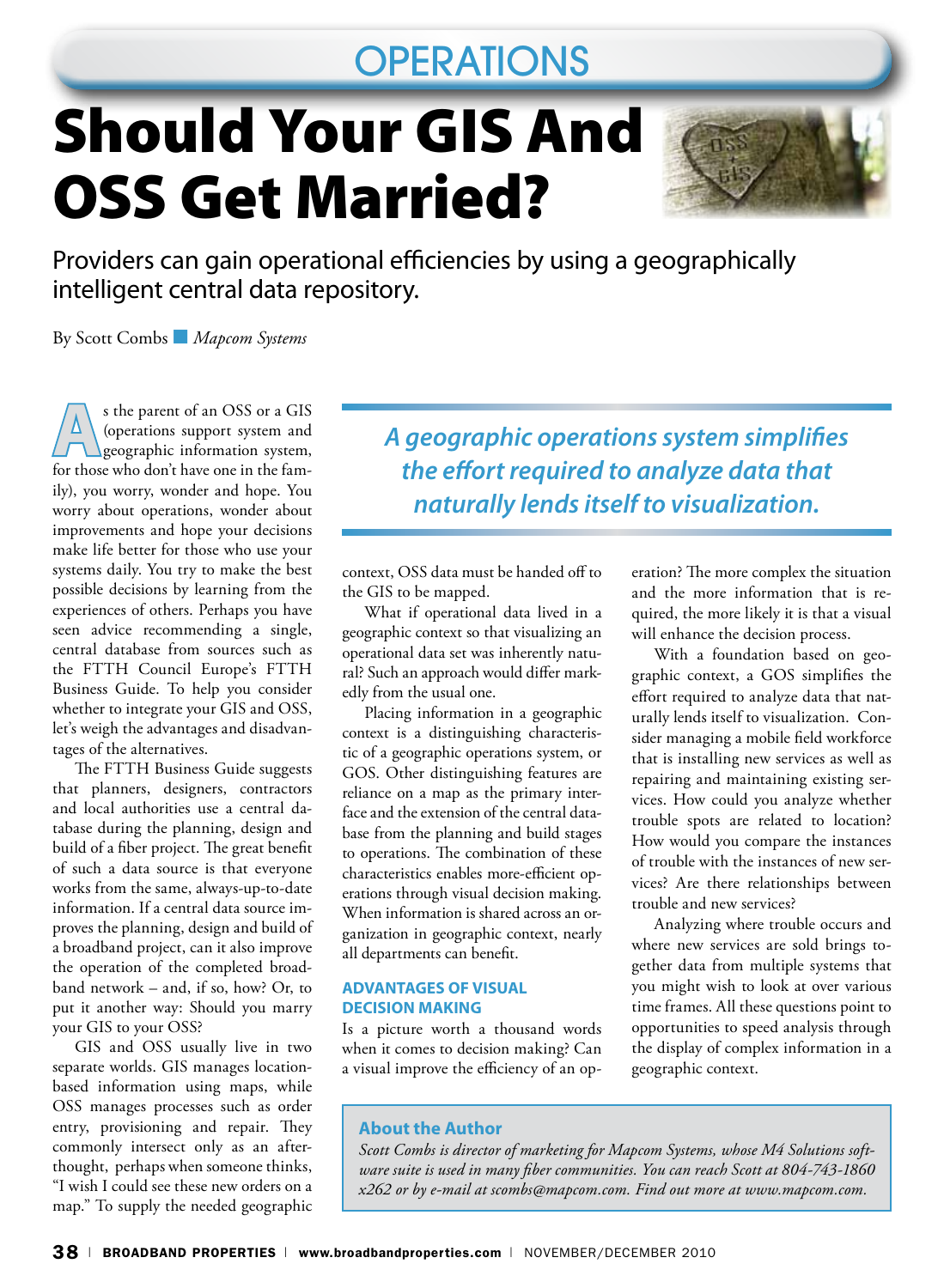# **OPERATIONS**

#### **The Power of a GOS**

Following the life cycle of an FTTx project is a good way to demonstrate the benefits of a GOS. As the operators of FTTx projects move through the planning, design and build stages into operations, every department has access to a growing pool of information to guide its individual decisions. FTTx projects offer opportunities for a company to realize the power of a GOS at each stage, whether the company performs planning and design internally or through contractors.

At the beginning of a project, visualizing demographic information geographically makes planning criteria much easier to analyze. The number of employees at business locations and the income range and education levels of neighborhood residents are all good indicators to guide the rollout of any broadband project. With such data, target areas can more easily be identified and routes can be planned. Aerial photography, another GOS feature, makes it easy to identify major obstructions and select rights-ofway for routes that will pass the largest number of potential customers.

As the phases and routes are finalized, what-if alternatives can be engineered to show which homes and businesses are reached by various equipment types and placements. The complex trade-offs between equipment, pedestal, pole, loop length and geography are easily communicated to management and boards through a map generated and maintained in a GOS.

Once the design alternatives are engineered, the return on investment can be modeled in better detail with geographically based take rates and unit revenue projections for each neighborhood or region. The impact of changes to the take rates and revenue better illustrates the importance of each variable and area to the payback on the project.

After the project is designed and approved, the design information is available for the construction team. The chosen design becomes pre-post construction documentation, which provides staking sheets for the build. Ultimately, after construction notes are added, the design becomes the as-built with no redrawing needed.



Figure 1: Fiber Project Phases and GOS Benefits

As construction is completed, marketing and sales departments access the same structures and demographic data to create marketing lists, focus sales efforts, track take rates and measure revenue. Marketing is able to monitor the progress of service availability during the build in order to synchronize demand creation with the build process so that customer expectations are exceeded instead of disappointed.

A GOS also helps providers differentiate themselves through customer service. When providers have to compete for customers, the organization that answers the most questions with the least amount of hassle wins the customer-service battle. A GOS delivers more information to customer-facing representatives than stand-alone systems that do not talk to the systems of other departments. Being able to access information through a GOS helps a CSR turn around calls quickly and complete transactions on the first contact. Instead of having to check with the engineering or scheduling departments for more information, the CSR has direct access to these systems, which opens the door to streamlining workflows.



Figure 2: The Continuum of Systems